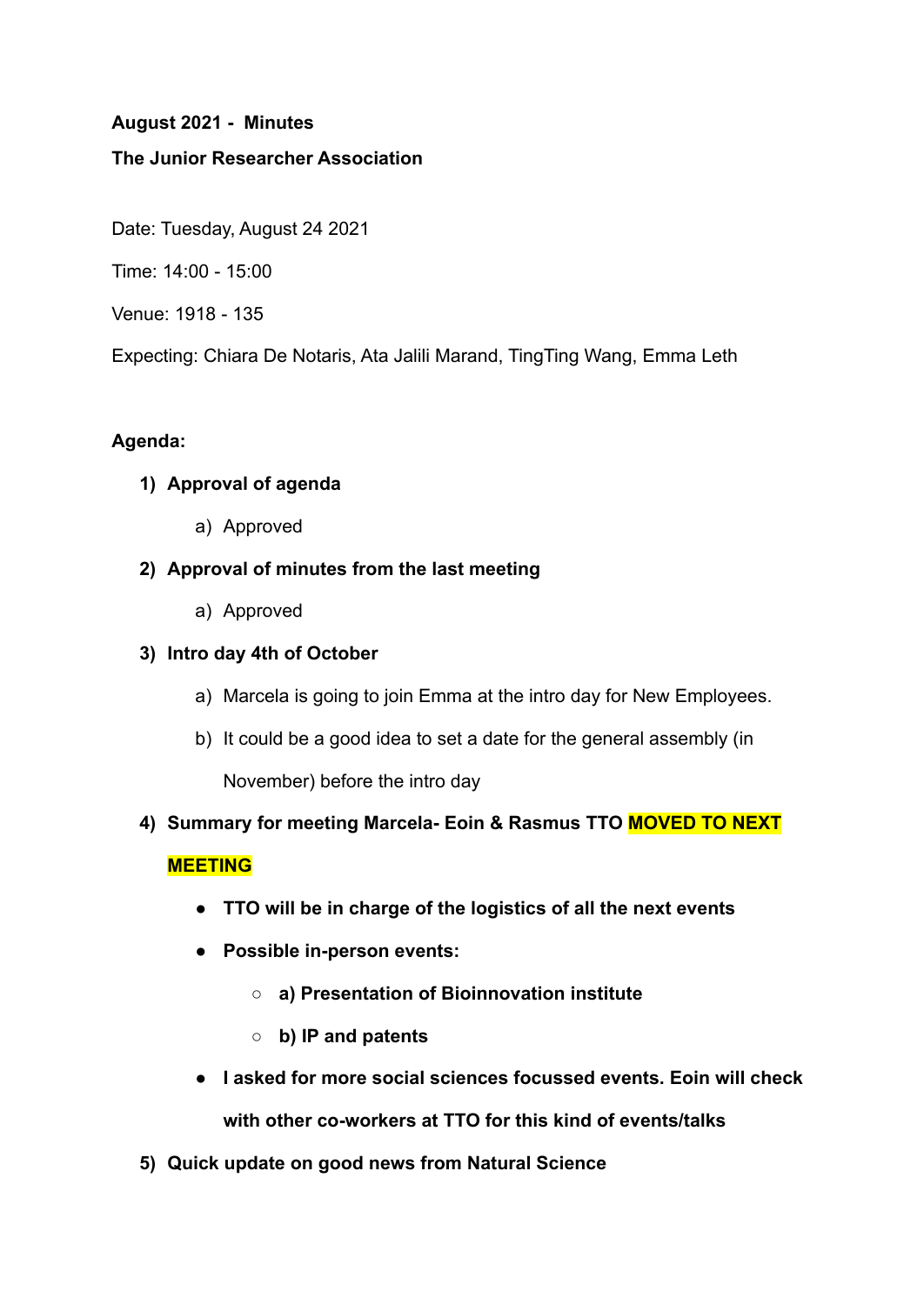(We´ll discuss the plan for elections next time when Marcela is there and maybe we invite also Catherine and Laura)

- They have decided to create a new task force for junior researchers, to improve conditions for JR's
- They want different relevant people to join
- Catherina and Laura has accepted to join the task force

# **6) Discussion with PhD Association (AU and National level) and Eurodoc**

- a) AUPA, PAND and EuroDoc
- b) They have already tried to do something about the problems surrounding PhD/JR's, so they would be really happy to do something with us
- c) How do we involve the PostDocs on the national and international levels? PAND, they want PostDocs included in PAND. They invited Chiara to join their meeting in 2 weeks. Maybe a time limit on how long you can be a member after you finished your PhD? E.g. 5 years after.
- d) Do we think it is a good idea to include post.docs and associate professors in PAND?
- e) EuroDoc Chiara didn't manage to join their meeting. If we become a part of PAND we can become a part of EuroDoc, but we will need to take a closer look at that.

# **7) Update on the issue with TTO and GRDP**

- a) A survey got send out, but no one answered it
- b) Ata will follow up with the people from HEALTH regarding the issues with TTO

# **8) Contact HR about transparency and mailing lists (not done yet, sorry)**